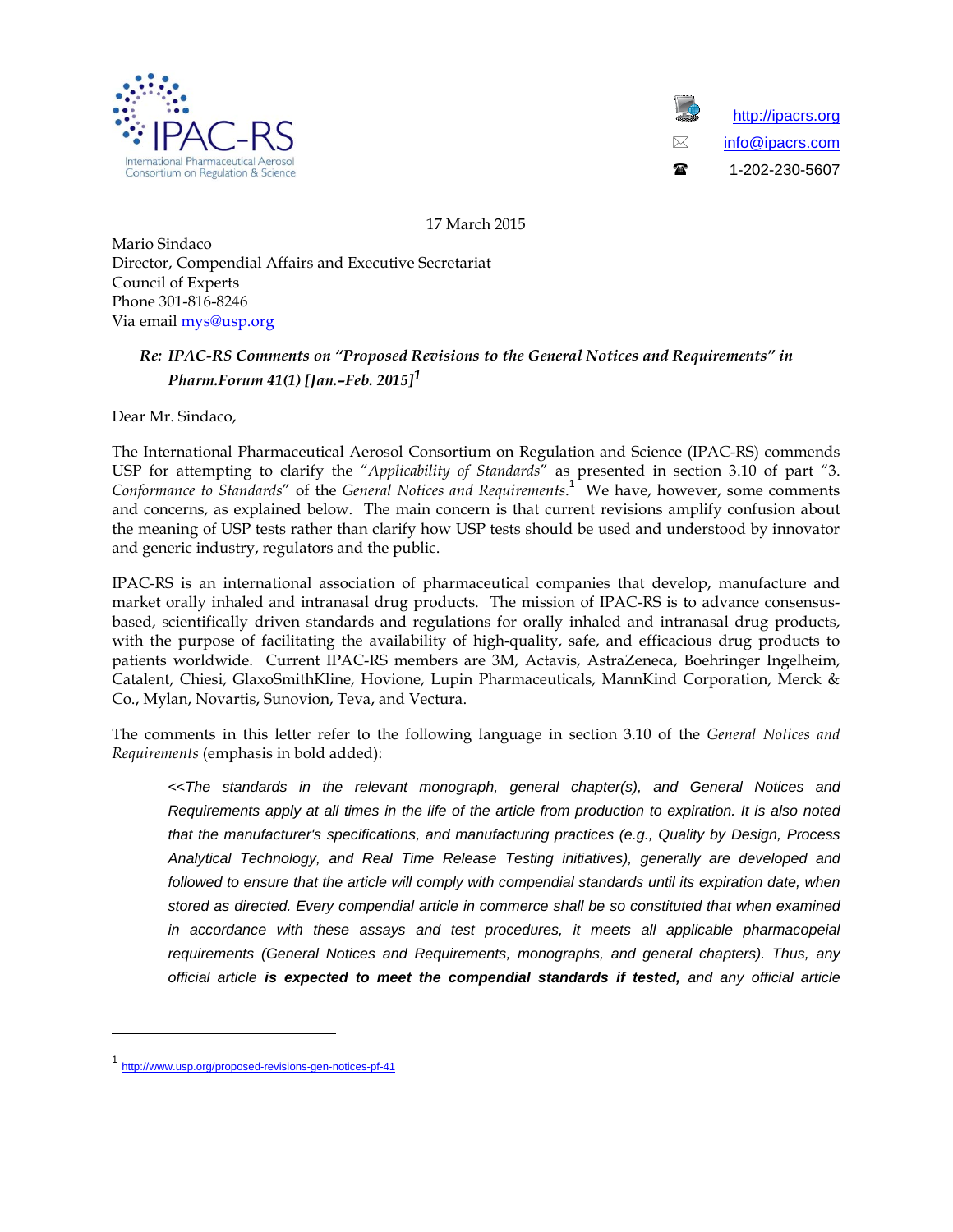*actually tested as directed in the relevant monograph must meet such standards to demonstrate compliance.*

*Some tests, such as those for Dissolution and Uniformity of Dosage Units, require multiple dosage units in conjunction with a decision scheme. These tests, albeit using a number of dosage units, are in fact one determination. These procedures should not be confused with statistical sampling plans. Repeats, replicates, statistical rejection of outliers, or extrapolations of results to larger populations, as well as the necessity and appropriate frequency of batch testing, are neither specified nor proscribed by the compendia; such decisions are based on the objectives of the testing. Frequency of testing and sampling are left to the preferences or direction of those performing compliance testing, and other users of USP–NF, including manufacturers, buyers, or regulatory authorities*.>> [1](#page-0-0)

The above-quoted language does not really clarify how industry (as well as other stakeholders) should understand and use USP tests, especially those in general chapters with acceptance criteria, such as in chapter <905> (about uniformity of dosage units, referenced in the above passage). Moreover, the combination of precise acceptance criteria on a sample (as in chapter <905>) and an open-ended testing schedule (as per section 3.10) creates an illusion of a common public standard, which in reality is either unattainable or is representing a wide range of quality levels and thus not serving as a standard at all.

Simple statistical calculations can show that the minimal required quality of a product's batch (expressed, for example, as its mean and standard deviation), will be vastly different if the condition for batch acceptance is "meet criteria in <905> once" *versus* "meet criteria in <905> ten separate times" *versus* "meet criteria in <905> any number of times" (hence resulting in a range of "qualities"). Most importantly, this last situation (meeting criteria of <905> whenever tested, with zero failures) would require such batch quality levels that may be technically and practically unachievable for many products.

In addition, the current revision of section 3.10 removed the sentence that "*in all cases, statements about whether the compendial standard is met apply only to the units tested.*" With that removal, it becomes now unclear what it means if a sample fails the USP criteria. Does that failure reflect on the untested units in any way? Does it have any implications for the batch? Or does it mean that a second sample may be tested to demonstrate product's compliance with USP?

The original test in chapter <905> may have worked when used once per batch (as has been widely practiced in the past). With the current emphasis both by USP and FDA on NOT using USP tests for batch release, only two options seem workable for moving forward:

1. For general chapters that currently have specifications, such as <905>, USP should determine characteristics of the distribution of a population of units (a "batch" of some typical size) such that if tested once against <905> (as historically accepted in the past), that "batch" has nearly 100% probability of acceptance (because that's what being a "standard" means). USP should put thus-calculated population characteristics into <905>, which would then work with the language in section 3.10 of the *General Notices and Requirements*. By focusing on population characteristics, the chapter would also become independent of a sample and therefore will avoid the ambiguity around the meaning of failing a sample.

OR

2. USP should remove all acceptance limits from general chapters such as <905>, and leave it to individual product monographs to spell out acceptance criteria for specific products (as was done for chapter <601>). This option could also allow the considerations of efficacy and safety for a given product to be included in the quality specifications for that product.